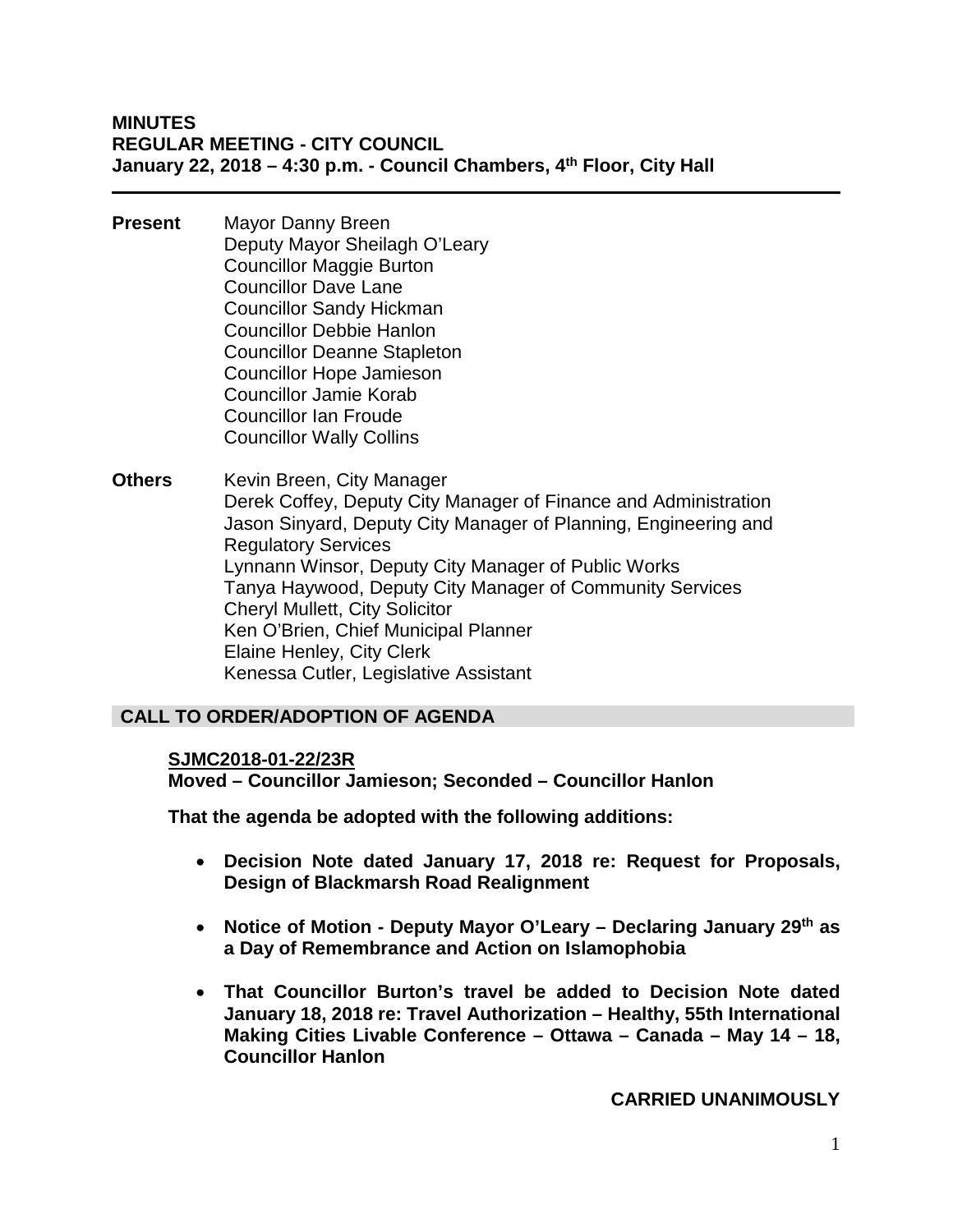## **ADOPTION OF MINUTES**

## **SJMC2018-01-22/24R Moved – Councillor Collins; Seconded – Councillor Stapleton**

**That the minutes of January 15, 2018 be adopted.**

## **CARRIED UNANIMOUSLY**

## **BUSINESS ARISING FROM THE MINUTES**

**St. John's Municipal Plan Amendment Number 143, 2018 and St. John's Development Regulations Amendment Number 673, 2018 Proposal to re-designate and rezone land from the Open Space (O) Zone to Residential Quidi Vidi (RQ) Zone File No. MPA1700007 30 & 36 Barrows Road**

Council considered the above noted.

**SJMC2018-01-22/25R Moved – Councillor Burton; Seconded – Councillor Collins**

**That Council adopt-in-principle the resolutions for St. John's Municipal Plan Amendment Number 143, 2018, and St. John's Development Regulations Amendment Number 673, 2018, to re-designate and rezone 30 & 36 Barrows Road from the Open Space (O) Zone to the Residential Quidi Vidi (RQ) Zone.**

**The amendments will be sent to the Department of Municipal Affairs and Environment with a request for provincial release. Once the release is received, the amendments will be referred back to a future regular meeting of Council for consideration of formal adoption and the appointment of a commissioner to conduct a public hearing, as required by the Urban and Rural Planning Act.**

**CARRIED UNANIMOUSLY**

**St. John's Municipal Plan Amendment Number 144, 2018 and St. John's Development Regulations Amendment Number 674, 2018 Text Amendment to allow Personal Care Home and Complementary Uses in the Apartment Medium Density (A2) Zone and Rezoning of Land to the Apartment Medium Density (A2) Zone for a Personal Care Home File No. MPA1700011 100 Churchill Avenue**

Council considered the above noted.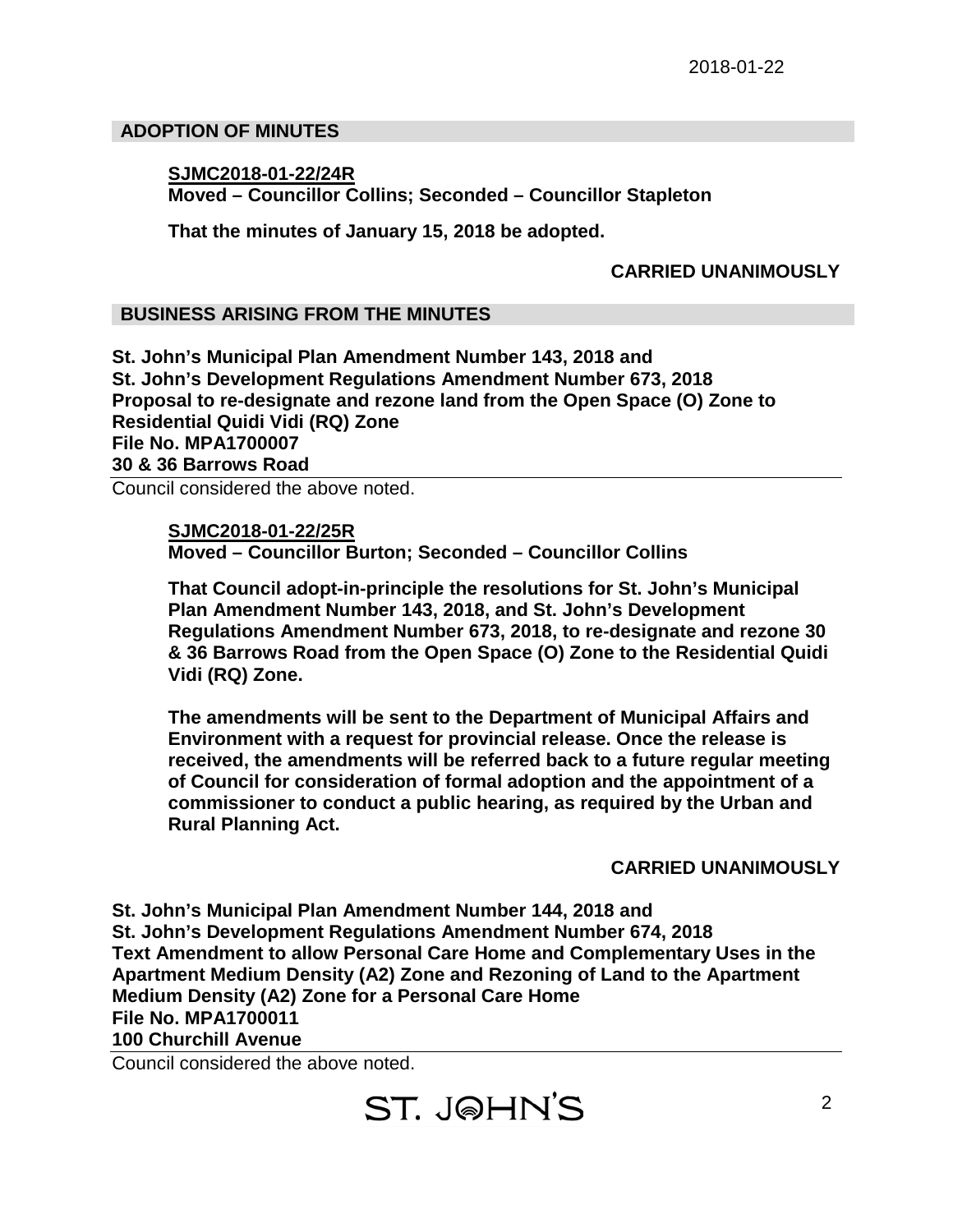**SJMC2018-01-22/26R Moved – Councillor Burton; Seconded – Councillor Lane**

**That Council adopt-in-principle the resolutions for St. John's Municipal Plan Amendment Number 144, 2018, and St. John's Development Regulations Amendment Number 674, 2018, which will add a Personal Care Home as a Permitted Use, and Uses Complementary to a Personal Care Home as a Discretionary Use to the Apartment Medium Density (A2) Zone. The amendments will also re-designate and rezone 100 Churchill Avenue from the Commercial Mixed-Use – Pleasantville (CM-Pleasantville) and Residential Medium Density – Pleasantville (R-2 Pleasantville) Zones to the Apartment Medium Density (A2) Zone, to allow the development of a Personal Care Home.**

**The amendments will be sent to the Department of Municipal Affairs and Environment with a request for provincial release. Once the release is received, the amendments will be referred back to a future regular meeting of Council for consideration of formal adoption and the appointment of a commissioner to conduct a public hearing, as required by the Urban and Rural Planning Act.**

## **CARRIED UNANIMOUSLY**

#### **COMMITTEE REPORTS**

## **DEVELOPMENT PERMITS LIST**

*[Link to List](#page-7-0)*

Council considered as information, the above noted for the period of January 11, 2018 to January 17, 2018.

## **BUILDING PERMITS LIST**

*[Link to List](#page-8-0)*

Council considered, for approval, the above noted for the period of January 11, 2018 to January 17, 2018.

## **SJMC2018-01-22/27R**

**Moved – Councillor Collins; Seconded – Councillor Hanlon**

**That the building permits list dated January 11, 2018 to January 17, 2018 be adopted as presented.**

**CARRIED UNANIMOUSLY**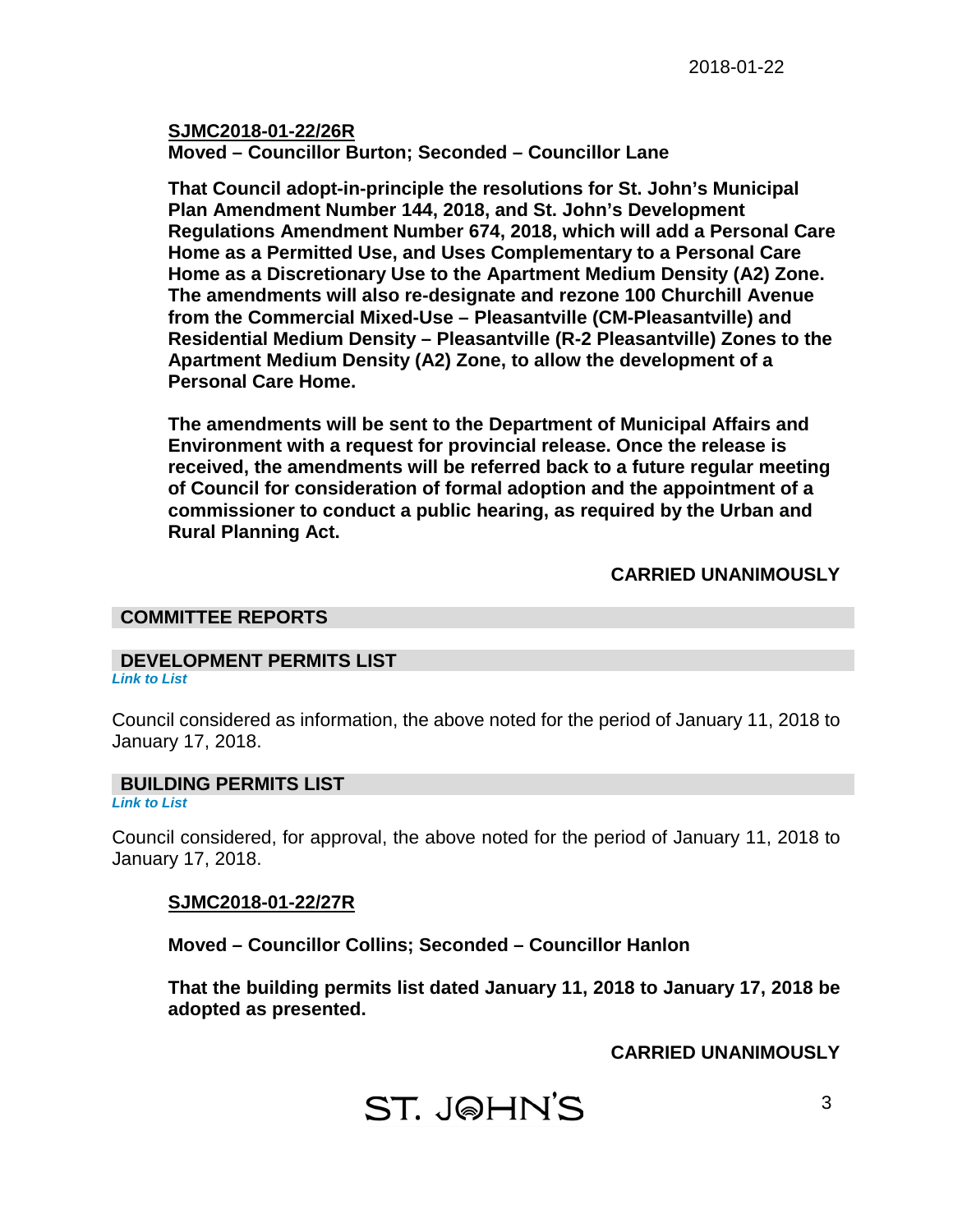## **REQUISITIONS, PAYROLLS AND ACCOUNTS**

*[Link to Memo](#page-10-0)*

Council considered the requisitions, payrolls and accounts for the week ending January 17, 2018.

**SJMC2018-01-22/28R Moved – Councillor Collins; Seconded – Councillor Hanlon**

**That the requisitions, payrolls and accounts for the week ending January 17, 2018 be approved as presented.**

**CARRIED UNANIMOUSLY**

#### **TENDERS/RFPS**

## **Council Approval for Tender 2018001 – Appliance Repair**

Council considered the above noted.

**SJMC2018-01-22/29R**

**Moved – Councillor Hanlon; Seconded – Councillor Hickman**

**That Council award this tender to the lowest and only bidder meeting the specifications for the Appliance Repair, Premium Appliance Repair - Division of Krown Property Investments Inc., as per the Public Tendering Act. This contract is for a three year period with the option to extend an additional one year period. Taxes (HST) included.**

**CARRIED UNANIMOUSLY**

**Decision Note dated January 17, 2018 re: Request for Proposals, Design of Blackmarsh Road Realignment**

Council considered the above noted.

**SJMC2018-01-22/30R Moved – Councillor Hanlon; Seconded – Councillor Hickman** 

**That Council award engineering consulting services to Pinnacle Engineering Limited in the amount of \$40,078.08 (HST included).** 

# **CARRIED UNANIMOUSLY**

Councillor Hanlon asked that staff post the associated traffic impact study to the City's website.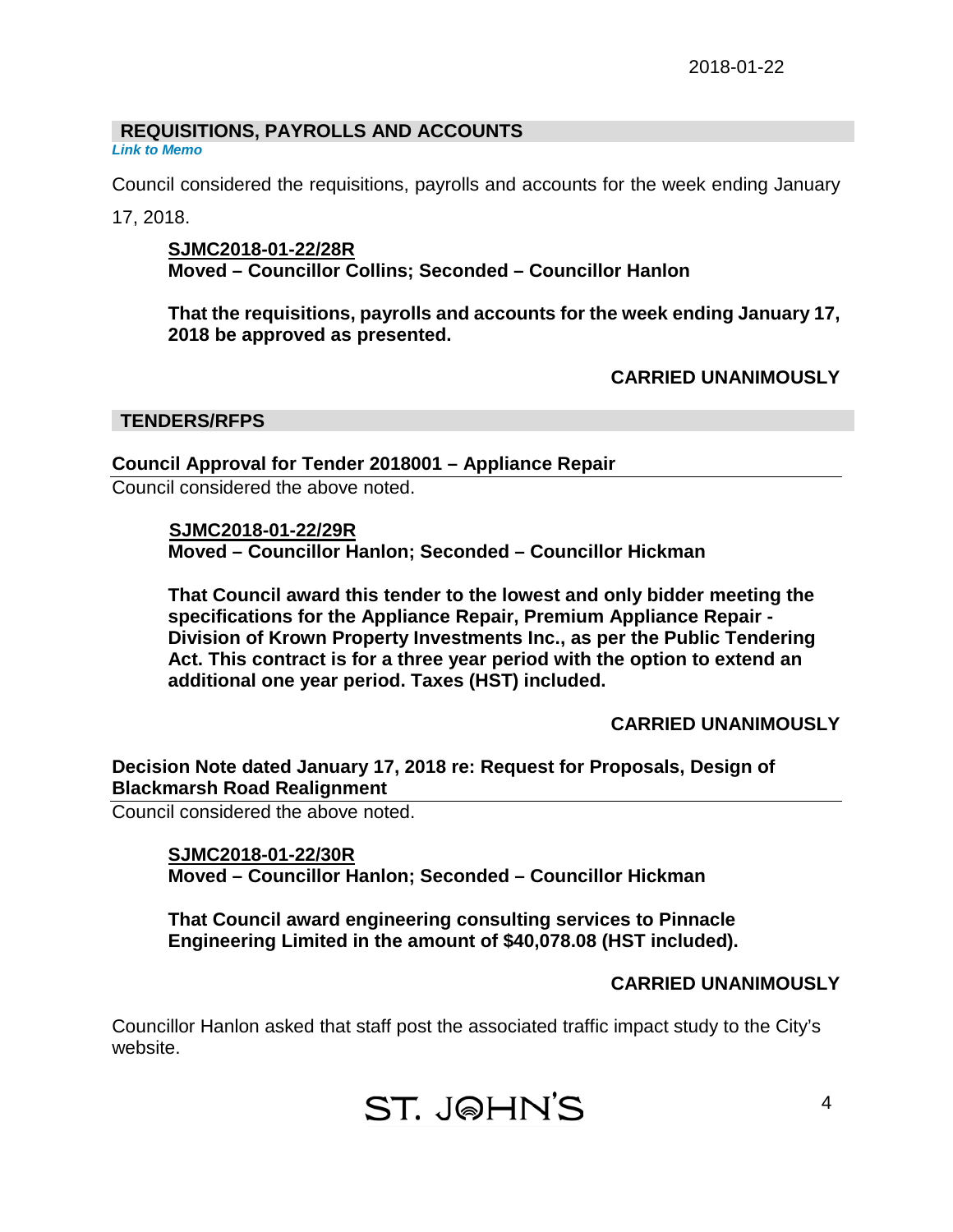## **NOTICE OF MOTION**

Deputy Mayor O'Leary gave the following Notice of Motion.

## **Notice of Motion**

Declaring January 29<sup>th</sup> as a Day of Remembrance and Action on Islamophobia.

Summary:

At 7:50 p.m. on Sunday January 29, 2017, a gunman carried out an act of terrorism at the Centre Culturel Islamique de Québec where men, women and children were gathered for night prayers. This unspeakable act of hate left six dead and several injured. Countless family and community members continue to live with trauma from the horrific attack, and one of the survivors— Aymen Derbali—remains paralyzed. The victims who lost their lives are: Ibrahima Barry, Azzedine Soufiane, Aboubaker Thabti, Abdelkrim Hassane, Mamadou Tanou Barry, and Khaled Belkacemi.

In the aftermath of this attack, many Canadians, from numerous cities came together in mourning and solidarity. Here in St. John's, human shields were formed around An-Noor Mosque and MUN Chapel in support of the Muslim community. However, also in the days that followed, in many Canadian cities, reports show that acts of hate skyrocketed. Unfortunately, as evidenced by many cases such as the hateful posters put up around the campus of Memorial University in October 2017, even St. John's, which is known for its unique culture of kindness, had its own share in the increase of Islamophobic incidents.

Islamophobia negatively impacts community members' sense of safety, wellbeing and ability to lead fulfilling lives. It is therefore our responsibility as a City that prides itself on its inclusivity and diversity to take action in response to Islamophobia, just as it is incumbent upon us to address all other forms of racism, hate, xenophobia, and bigotry. January 29 is a time to commemorate the six men whose lives ended in this tragic act of Islamophobic violence that shocked our nation. It also represents an opportunity for residents of St. John's to reflect on the phenomenon of Islamophobia, and consider fellow Canadians for whom Islamophobia and Islamophobic violence are a daily reality. And finally, it will be a day during which communities can work together towards concrete actions to eliminate Islamophobia and Islamophobic violence in our City.

This motion calls on the provincial and federal governments to designate January 29 as a Day of Remembrance and Action on Islamophobia. St. John's Muslim community looks forward for City Council's reassurance and support on this critical issue which affects Muslims' day to day life.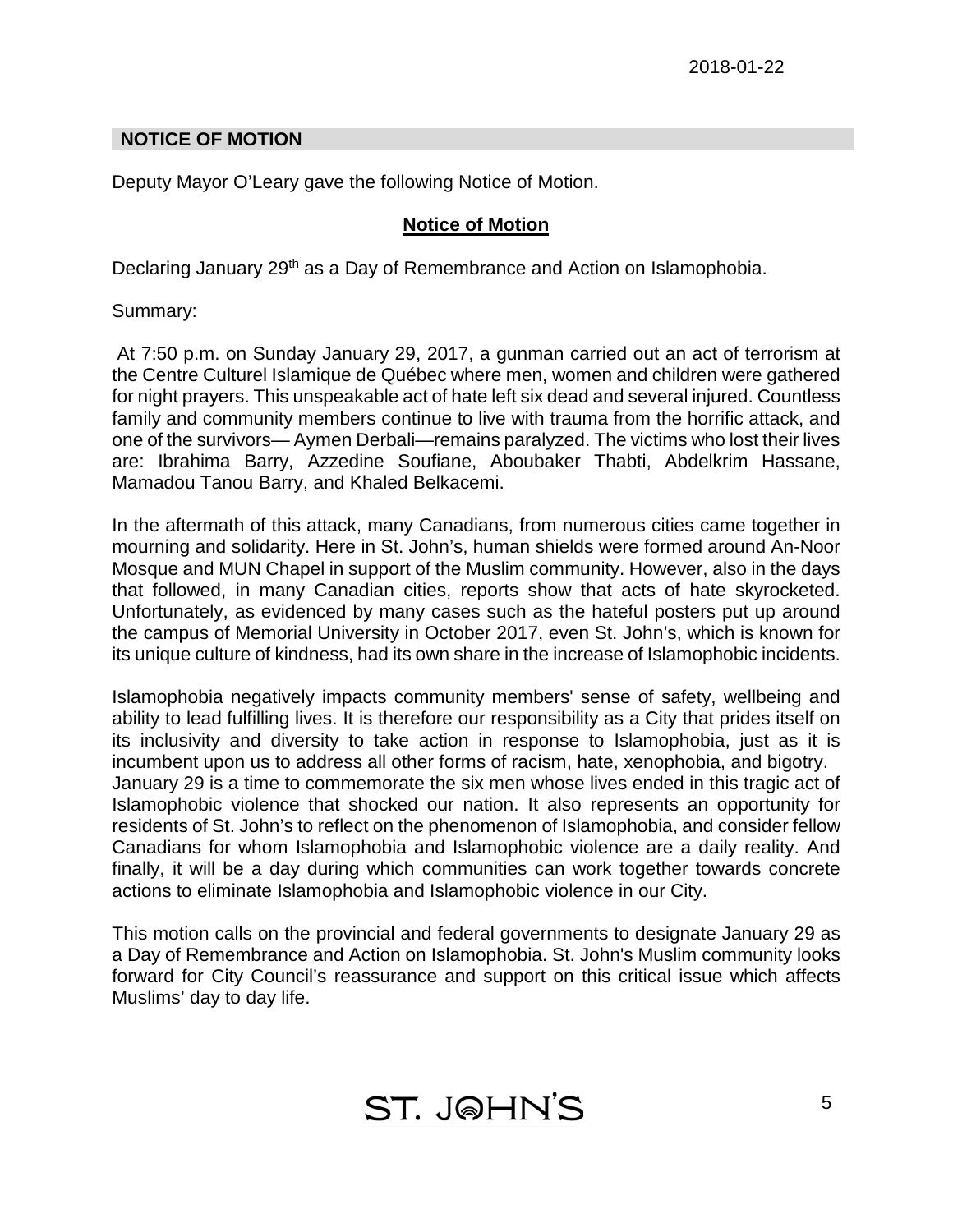Recommendations:

- 1. City Council affirms that Islamophobia, like all other forms of racism, hate, xenophobia, and bigotry, has no place in the City of St. John's.
- 2. City Council designates January 29 as a Day of Remembrance and Action on Islamophobia in the City of St. John's for future years.
- 3. City Council lowers the flag in honor of the lives lost in the January 29, 2017 Quebec Mosque Shooting.
- 4. City Council formally requests the Province of Newfoundland and Labrador to designate January 29 as a Day of Remembrance and Action on Islamophobia for the Province for future years.
- 5. City Council formally requests the Government of Canada to designate January 29 as a Day of Remembrance and Action on Islamophobia for the country for future years.

DATED at St. John's, NL this 22<sup>nd</sup> day of January, 2018.

Deputy Mayor Sheilagh O'Leary

\_\_\_\_\_\_\_\_\_\_\_\_\_\_\_\_\_\_\_\_\_\_

# **SJMC2018-01-22/31R**

**Moved – Deputy Mayor O'Leary; Seconded – Councillor Hanlon**

**That Council waive the one week waiting period for Notices of Motion.**

## **CARRIED UNANIMOUSLY**

**SJMC2018-01-22/32R Moved – Deputy Mayor O'Leary; Seconded – Councillor Jamieson**

**That Council adopt the recommendations outlined in the above listed Notice of Motion and to invite members of the Muslim community to attend the January 29th meeting of Council for a proclamation recognizing the Day of Remembrance and Action on Islamophobia.**

**CARRIED UNANIMOUSLY**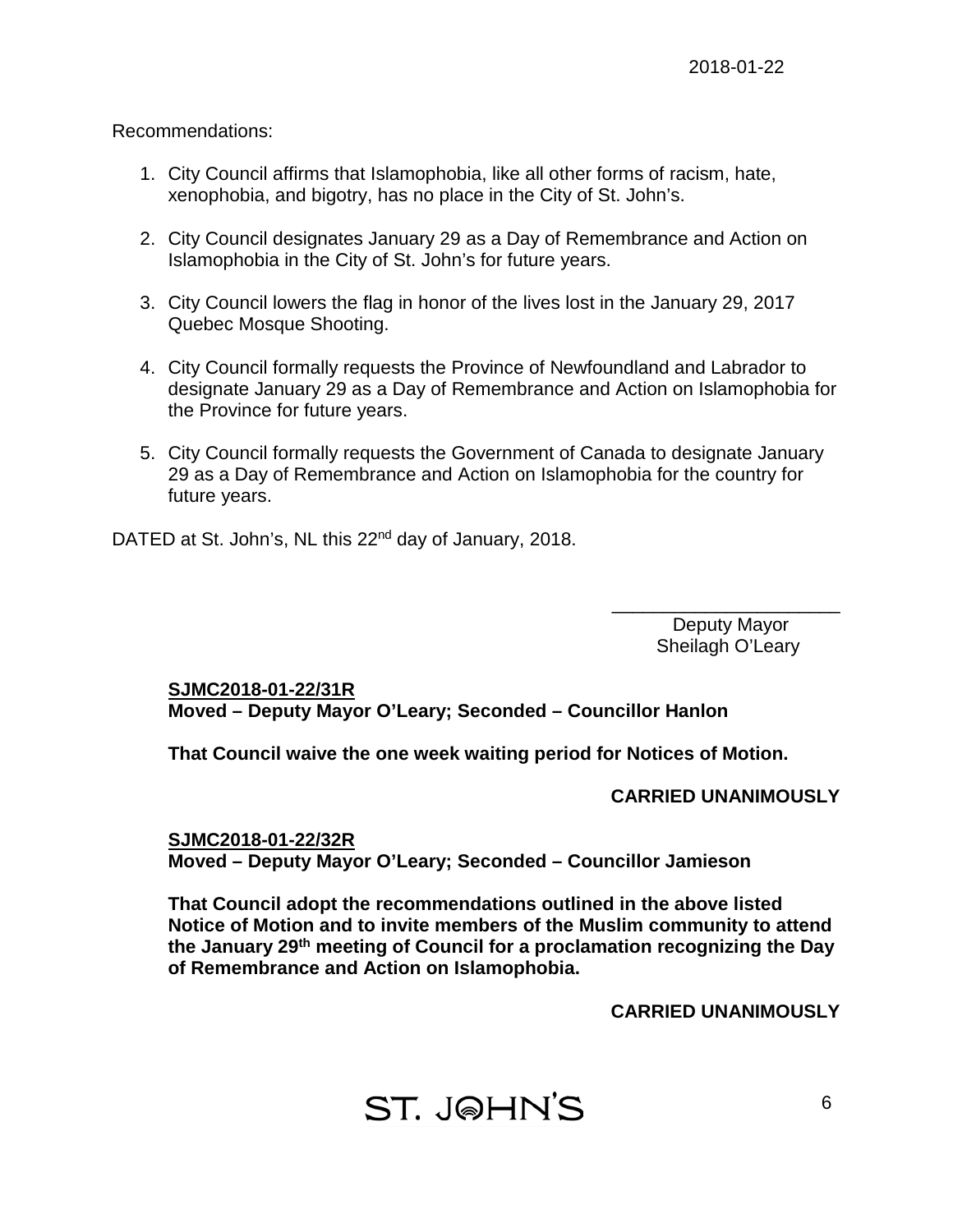## **OTHER BUSINESS**

#### **Decision Note dated January 18, 2018 re: Travel Authorization – Healthy, 55th International Making Cities Livable Conference – Ottawa – Canada – May 14 – 18, Councillor Hanlon**

Council considered the above noted and asked that Councillor Burton's travel expenses be included as well.

#### **SJMC2018-01-22/33R**

**Moved – Councillor Hickman; Seconded – Deputy Mayor O'Leary**

**That Council approve the travel costs associated with Councillors Hanlon and Burton to the 55th international making Cities Livable Conference in Ottawa, May 14 – 18, 2018.**

**CARRIED UNANIMOUSLY**

#### **Council Referrals and Staff Requests**

#### **Councillor Hanlon**

• **Inquired about Southside Hills. She stated that residents are unhappy with the lack of vegetation on the hill. Deputy City Manager of Public Works Lynnann Winsor explained the initial plan was to plant native species and mask the rock face, however as time went on the hill become unstable and needed to be anchored. She stated that she will bring recommendations on how to beautify the area to Council in the coming weeks.** 

#### **Councillor Stapleton**

• **Asked Public Works staff to address the rodent issue in the Airport Heights area.** 

#### **ADJOURNMENT**

There being no further business, the meeting adjourned at 5:11 p.m.

 **MAYOR**

\_\_\_\_\_\_\_\_\_\_\_\_\_\_\_\_\_\_\_\_\_\_\_\_

\_\_\_\_\_\_\_\_\_\_\_\_\_\_\_\_\_\_\_\_\_\_\_\_ **CITY CLERK**

ST. J@HN'S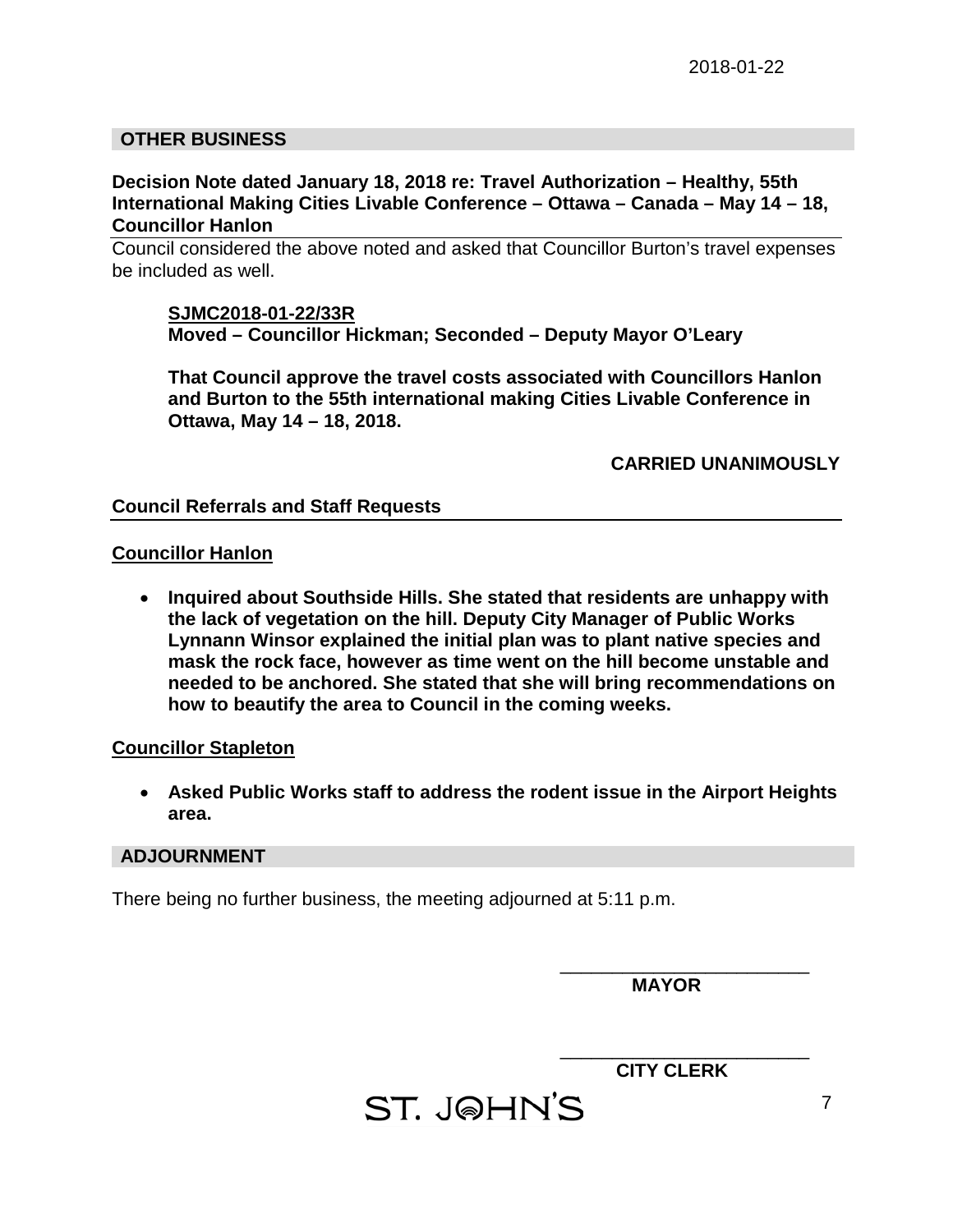#### **DEVELOPMENT PERMITS LIST DEPARTMENT OF PLANNING, ENGINEERING AND REGULATORY SERVICES FOR THE PERIOD OF Jan 11, 2018 TO Jan 17, 2018**

<span id="page-7-0"></span>

| Code                                                                                                                                                                                                          | Applicant                   | Application                                                                                                                                                                                                             | Location             | Ward           | Development<br>Officer's Decision                                                                        | Date     |
|---------------------------------------------------------------------------------------------------------------------------------------------------------------------------------------------------------------|-----------------------------|-------------------------------------------------------------------------------------------------------------------------------------------------------------------------------------------------------------------------|----------------------|----------------|----------------------------------------------------------------------------------------------------------|----------|
| COM                                                                                                                                                                                                           | Lat 49<br>Architecture Inc. | 2 <sup>nd</sup> floor extension                                                                                                                                                                                         | 48 Kenmount Road     | $\overline{3}$ | Approved                                                                                                 | 18-01-11 |
| <b>RES</b>                                                                                                                                                                                                    |                             | Home Office for<br><b>Electrical Contractor</b>                                                                                                                                                                         | 15 Stirling Crescent | $\overline{1}$ | Approved                                                                                                 | 18-01-15 |
| <b>RES</b>                                                                                                                                                                                                    |                             | Rebuild of Dwelling                                                                                                                                                                                                     | 326 Main Road        | $\overline{5}$ | Approved                                                                                                 | 18-01-16 |
|                                                                                                                                                                                                               |                             |                                                                                                                                                                                                                         |                      |                |                                                                                                          |          |
|                                                                                                                                                                                                               |                             |                                                                                                                                                                                                                         |                      |                |                                                                                                          |          |
|                                                                                                                                                                                                               |                             |                                                                                                                                                                                                                         |                      |                |                                                                                                          |          |
|                                                                                                                                                                                                               |                             |                                                                                                                                                                                                                         |                      |                |                                                                                                          |          |
|                                                                                                                                                                                                               |                             |                                                                                                                                                                                                                         |                      |                |                                                                                                          |          |
| Likes of January<br>Code Classification:<br><b>INST</b><br>- Institutional<br><b>RES</b><br>- Residential<br>COM<br>- Commercial<br><b>IND</b><br>- Industrial<br>AG<br>- Agriculture<br><b>OT</b><br>- Other |                             |                                                                                                                                                                                                                         |                      |                | <b>Gerard Doran</b><br><b>Development Supervisor</b><br>Planning, Engineering and<br>Regulatory Services |          |
|                                                                                                                                                                                                               |                             | This list is issued for information purposes only. Applicants have then advised in<br>writing of the Development Officer's decision and of their right Cappeal any decision<br>to the St. John's Local Board of Appeal. |                      |                |                                                                                                          |          |
|                                                                                                                                                                                                               |                             |                                                                                                                                                                                                                         |                      |                |                                                                                                          |          |
|                                                                                                                                                                                                               |                             |                                                                                                                                                                                                                         |                      |                |                                                                                                          |          |
|                                                                                                                                                                                                               |                             |                                                                                                                                                                                                                         |                      |                |                                                                                                          |          |
|                                                                                                                                                                                                               |                             |                                                                                                                                                                                                                         |                      |                |                                                                                                          |          |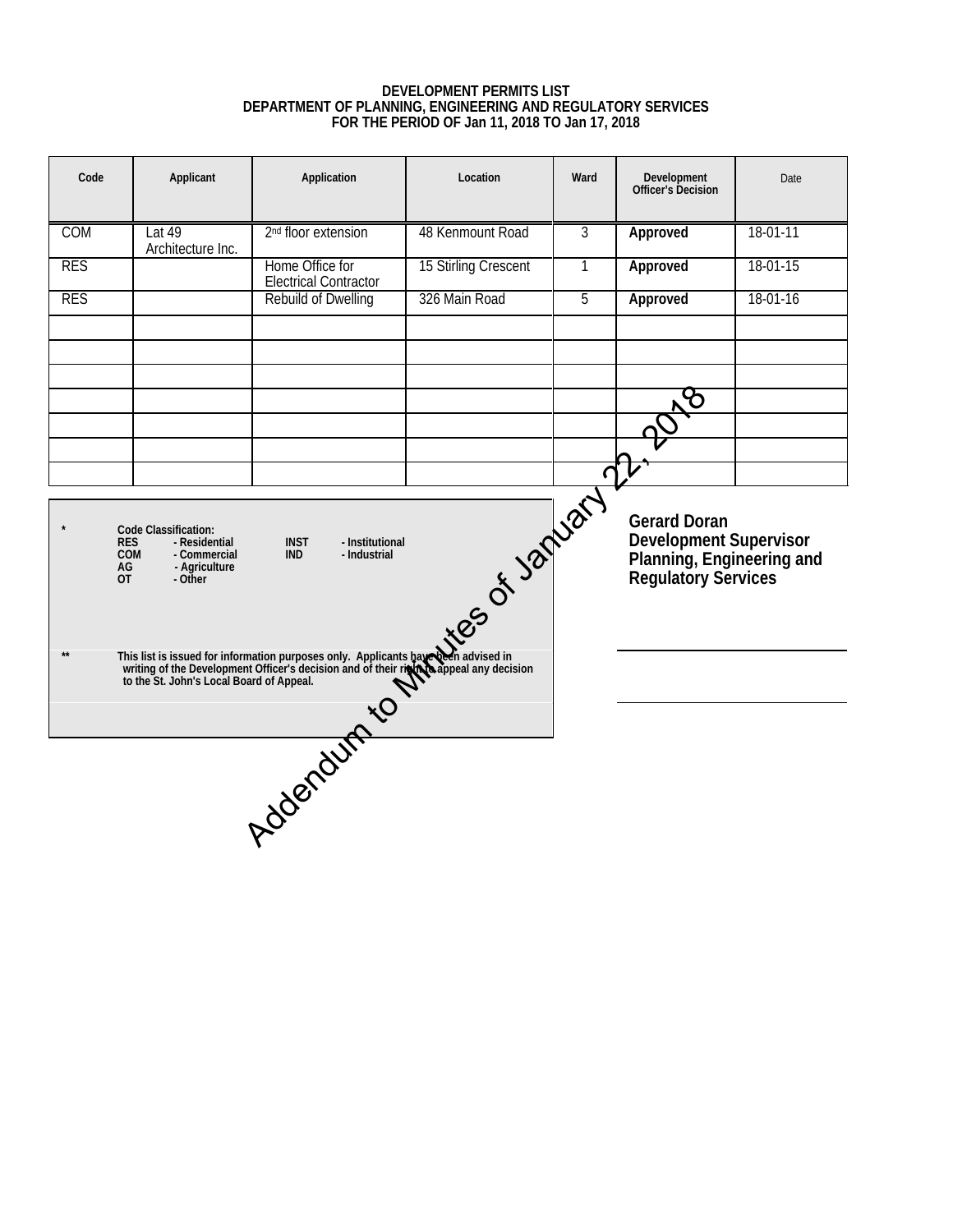# <span id="page-8-0"></span>**Building Permits List Council's January 22, 2018 Regular Meeting**

Permits Issued: 2018/01/11 To 201/01/17

**Class: Commercial**

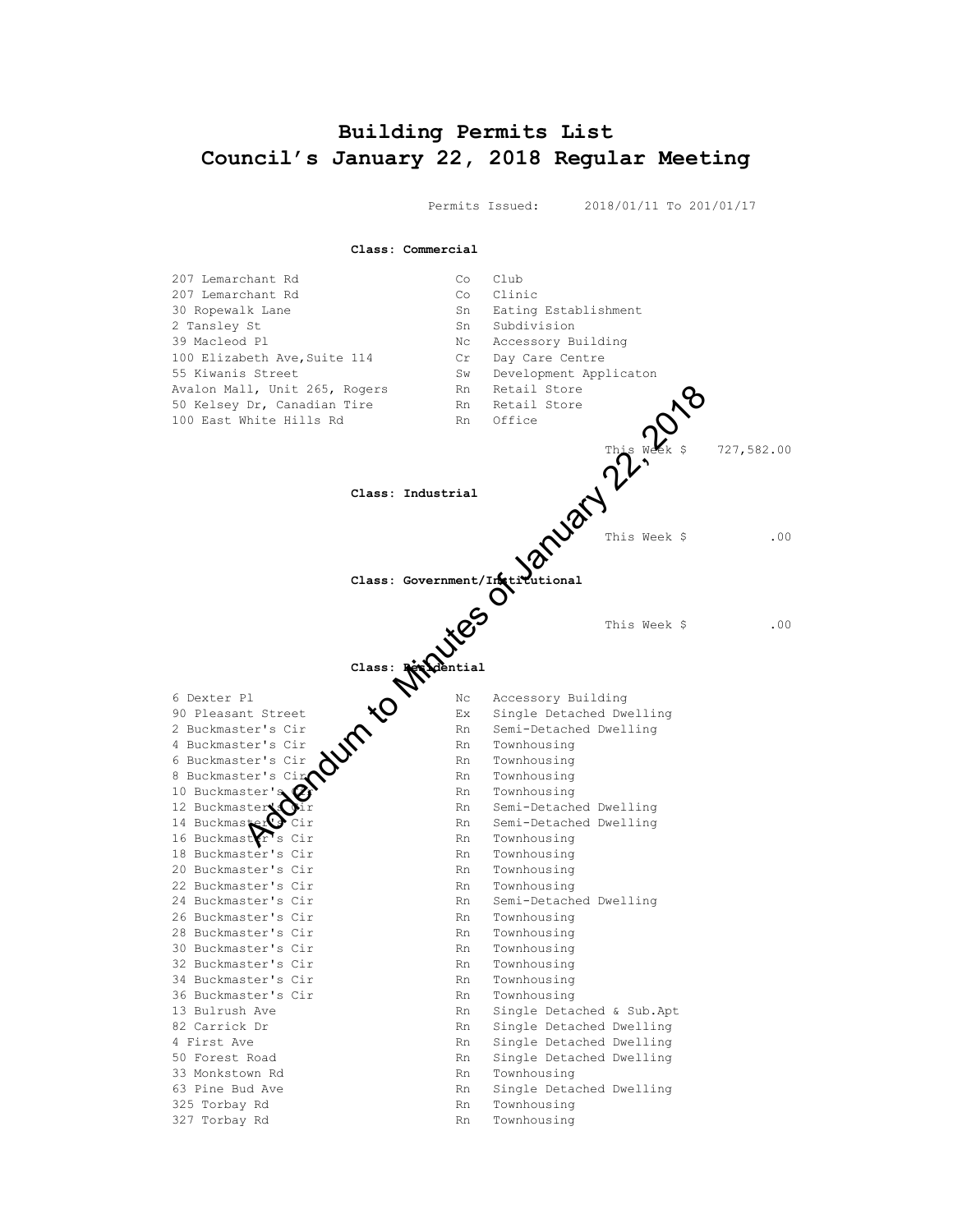

Jason Sinyard, P. Eng., MBA Deputy City Manager Planning, Engineering & Regulatory Services